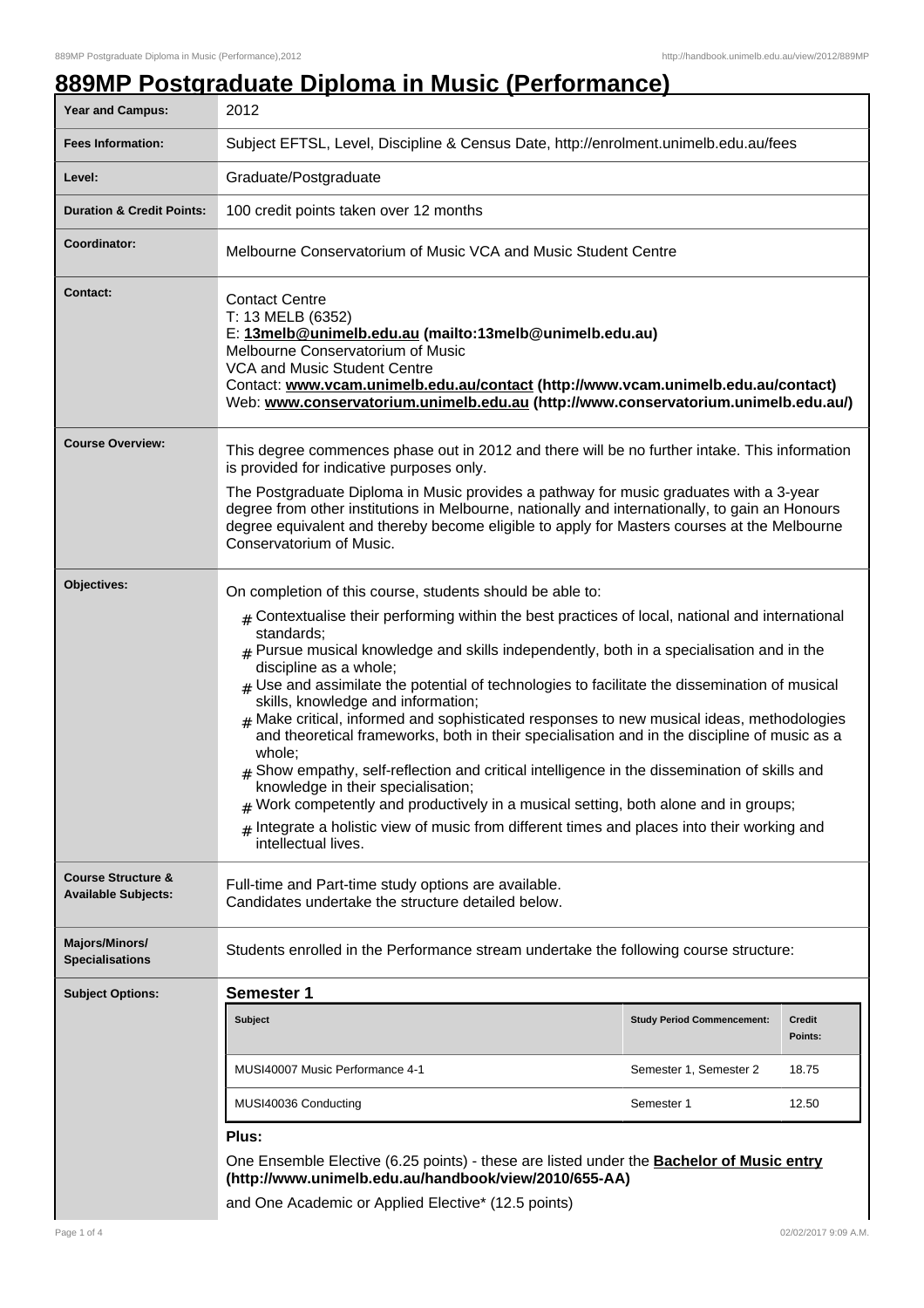#### **Semester 2**

| <b>Subject</b>                  | <b>Study Period Commencement:</b> | <b>Credit</b><br>Points: |
|---------------------------------|-----------------------------------|--------------------------|
| MUSI40006 Music Performance 4-2 | Semester 1, Semester 2            | 18.75                    |

#### **Plus:**

One Ensemble Elective (6.25 points) - these are listed under the **Bachelor of Music entry (http://www.unimelb.edu.au/handbook/view/2010/655-AA)**

and Two Academic or Applied Electives\* (25 points)

### **Total points for course = 100**

\* Academic and Applied Electives are listed below. 300-level electives should be taken as background study to 400-level subjects as required in the specialisations.

## **Academic Electives**

Please note that not all subjects listed are available each year.

| <b>Subject</b>                                    | <b>Study Period Commencement:</b> | <b>Credit</b><br>Points: |
|---------------------------------------------------|-----------------------------------|--------------------------|
| MUSI20118 Art Music and Postmodernism             | Not offered 2012                  | 12.50                    |
| MUSI30014 Baroque Music of the German World       | Not offered 2012                  | 12.50                    |
| MUSI20053 Broadway and Music of the Theatre       | Not offered 2012                  | 12.50                    |
| MUSI10176 Cabaret!                                | Not offered 2012                  | 12.50                    |
| MUSI30011 Court, Church and Urban Music 1450-1600 | Not offered 2012                  | 12.50                    |
| MUSI40008 Early Music Theory and Practice         | Not offered 2012                  | 12.50                    |
| MUSI30053 The Ethnography of Music                | Semester 1                        | 12.50                    |
| MUSI10043 The Idea of Beethoven                   | Not offered 2012                  | 12.50                    |
| MUSI30003 In the Groove                           | Not offered 2012                  | 12.50                    |
| MUSI20155 Latin American Music and Culture        | Semester 2                        | 12.50                    |
| MUSI30047 Music Analysis                          | Not offered 2012                  | 12.50                    |
| MUSI40020 Music Criticism                         | Semester 2                        | 12.50                    |
| MUSI30024 Music Cultures of Asia                  | Not offered 2012                  | 12.50                    |
| MUSI30004 Music and Film since 1900               | Semester 1                        | 12.50                    |
| MUSI10113 Music and Health                        | Not offered 2012                  | 12.50                    |
| 740-302 The Music of Java and Bali                | Not offered 2012                  | 12.50                    |
| MUSI30007 Music of the Manuscript Tradition       | Not offered 2012                  | 12.50                    |
| MUSI10114 Music Psychology                        | Not offered 2012                  | 12.50                    |
| MUSI30032 Music Research                          | Semester 1                        | 12.50                    |
| MUSI40029 Music and the Shaman                    | Not offered 2012                  | 12.50                    |
| MUSI30030 The Music Of Spain                      | Not offered 2012                  | 12.50                    |
| MUSI10140 Musics of the World                     | Not offered 2012                  | 12.50                    |
| MUSI30032 Music Research                          | Semester 1                        | 12.50                    |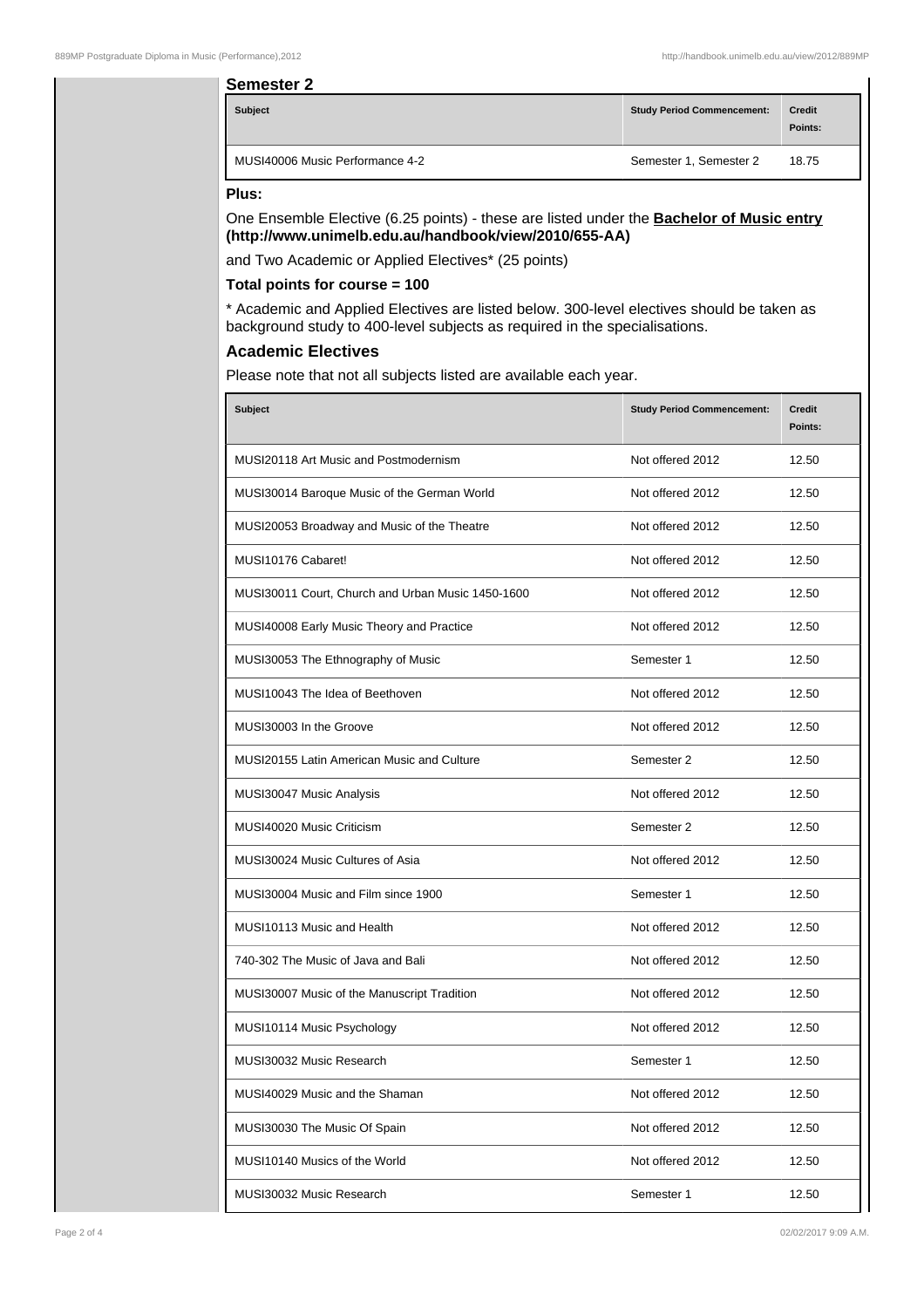|                                                   | MUSI40077 Notation and Music Editing                                                                                                                                                                                                                                                                                                                                                                                                  | Not offered 2012                  | 12.50             |
|---------------------------------------------------|---------------------------------------------------------------------------------------------------------------------------------------------------------------------------------------------------------------------------------------------------------------------------------------------------------------------------------------------------------------------------------------------------------------------------------------|-----------------------------------|-------------------|
|                                                   | MUSI40027 Paris! Berlioz to the Ballets Russes                                                                                                                                                                                                                                                                                                                                                                                        | Not offered 2012                  | 12.50             |
|                                                   | MUSI10119 Ragtime to Rap: Popular Music Since 1900                                                                                                                                                                                                                                                                                                                                                                                    | Not offered 2012                  | 12.50             |
|                                                   | MUSI40018 Rainforest Societies and their Music                                                                                                                                                                                                                                                                                                                                                                                        | Not offered 2012                  | 12.50             |
|                                                   | MUSI30013 Romantic Piano Music                                                                                                                                                                                                                                                                                                                                                                                                        | Not offered 2012                  | 12.50             |
|                                                   | MUSI30015 Sex, Death and the Ecstatic in Music                                                                                                                                                                                                                                                                                                                                                                                        | Semester 1                        | 12.50             |
|                                                   | MUSI40059 Sounding Off: Music and Politics                                                                                                                                                                                                                                                                                                                                                                                            | Not offered 2012                  | 12.50             |
|                                                   | MUSI40021 Stravinsky and Music of the 20th Century                                                                                                                                                                                                                                                                                                                                                                                    | Not offered 2012                  | 12.50             |
|                                                   | MUSI30045 Studies In Opera                                                                                                                                                                                                                                                                                                                                                                                                            | Not offered 2012                  | 12.50             |
|                                                   | 740-318 Wagner's Ring                                                                                                                                                                                                                                                                                                                                                                                                                 | Not offered 2012                  | 12.50             |
|                                                   | MUSI40028 Women in Music                                                                                                                                                                                                                                                                                                                                                                                                              | Not offered 2012                  | 12.50             |
|                                                   | <b>Applied Electives</b>                                                                                                                                                                                                                                                                                                                                                                                                              |                                   |                   |
|                                                   | Subject                                                                                                                                                                                                                                                                                                                                                                                                                               | <b>Study Period Commencement:</b> | Credit<br>Points: |
|                                                   | MUSI40002 Approaches to Music Pedagogy                                                                                                                                                                                                                                                                                                                                                                                                | Not offered 2012                  | 12.50             |
|                                                   | MUSI10086 Art of Gesture for Singers and Actors                                                                                                                                                                                                                                                                                                                                                                                       | Not offered 2012                  | 12.50             |
|                                                   | MUSI20122 Composition Studies                                                                                                                                                                                                                                                                                                                                                                                                         | Semester 2                        | 12.50             |
|                                                   | MUSI30031 Electro-Acoustic Music                                                                                                                                                                                                                                                                                                                                                                                                      | Semester 1                        | 12.50             |
|                                                   | <b>MUSI40032 Historical Performance Practice</b>                                                                                                                                                                                                                                                                                                                                                                                      | Semester 1                        | 12.50             |
|                                                   | MUSI30001 Instrumental Teaching A                                                                                                                                                                                                                                                                                                                                                                                                     | Not offered 2012                  | 6.25              |
|                                                   | MUSI30002 Instrumental Teaching B                                                                                                                                                                                                                                                                                                                                                                                                     | Not offered 2012                  | 6.25              |
|                                                   | MUSI40037 Minor Practical Study 4-1                                                                                                                                                                                                                                                                                                                                                                                                   | Not offered 2012                  | 6.25              |
|                                                   | MUSI40038 Minor Practical Study 4-2                                                                                                                                                                                                                                                                                                                                                                                                   | Not offered 2012                  | 6.25              |
|                                                   | MUSI30046 Music Language 3: Modern Directions                                                                                                                                                                                                                                                                                                                                                                                         | Summer Term, Semester<br>1        | 12.50             |
|                                                   | MUSI30025 Orchestration                                                                                                                                                                                                                                                                                                                                                                                                               | Semester 2                        | 12.50             |
| <b>Entry Requirements:</b>                        | This degree commences phase out in 2012 and there will be no further intake.                                                                                                                                                                                                                                                                                                                                                          |                                   |                   |
| <b>Core Participation</b><br><b>Requirements:</b> | It is University policy to take all reasonable steps to minimise the impact of disability upon<br>academic study, and reasonable adjustments will be made to enhance a student's participation<br>in the University's programs. Students who feel their disability will impact on meeting the<br>requirements of this course are encouraged to discuss this matter with a Faculty Student<br>Adviser and the Disability Liaison Unit. |                                   |                   |
| <b>Further Study:</b>                             | The Melbourne Conservatorium of Music offers a wide range of study options including:<br>Bachelor of Music (Honours) The Bachelor of Music (Honours) is a highly specialised,<br>music-only program offering specialisations in Performance, Composition, Musicology<br>and Ethnomusicalogy ( / wiew/2012/BH-MUS) - specialisations available in Performance                                                                          |                                   |                   |

**and Ethnomusicology. (../../view/2012/BH-MUS)** - specialisations available in Performance, Composition, Musicology, Ethnomusicology

Graduate Research programs: